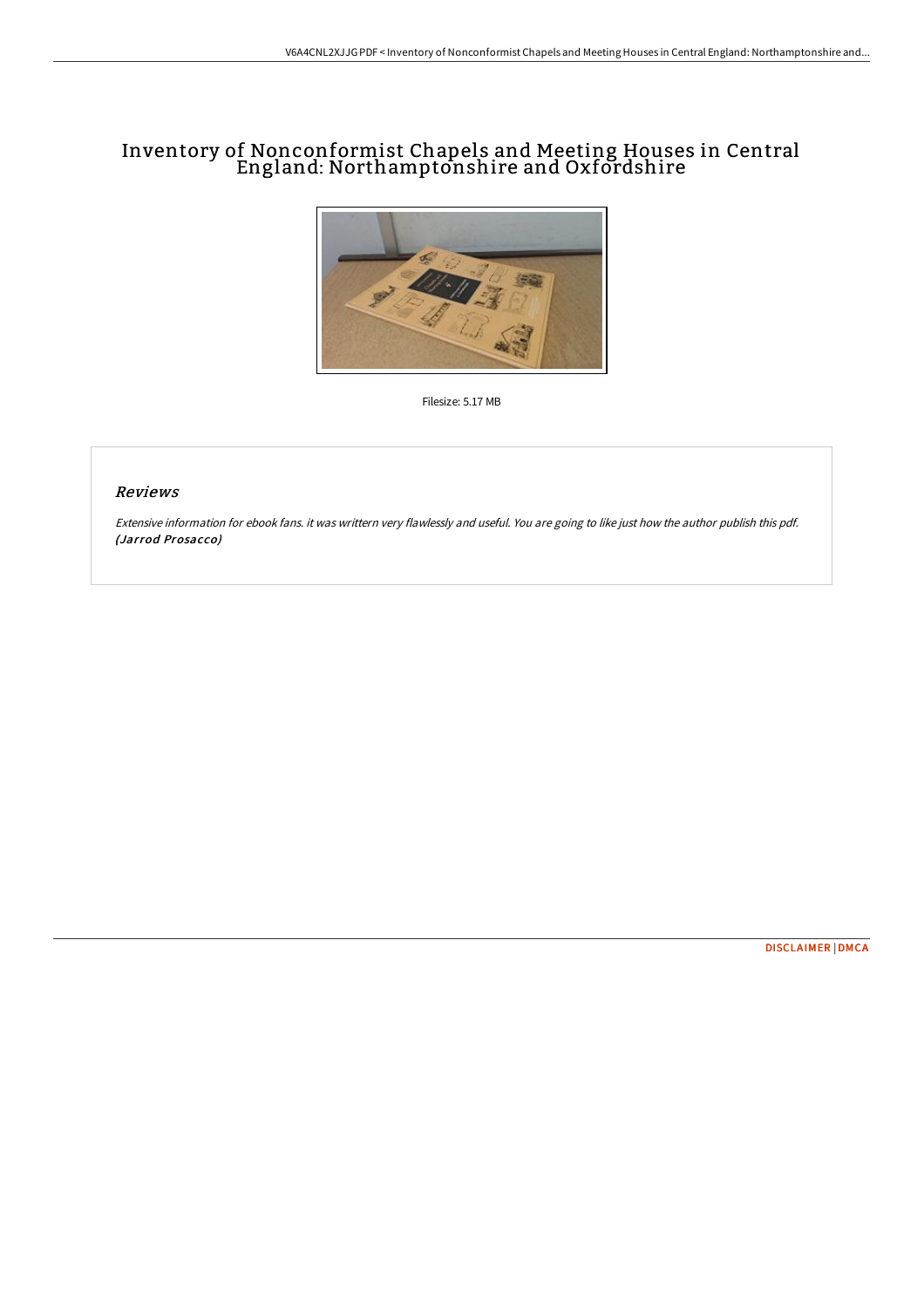### INVENTORY OF NONCONFORMIST CHAPELS AND MEETING HOUSES IN CENTRAL ENGLAND: NORTHAMPTONSHIRE AND OXFORDSHIRE



To get Inventory of Nonconformist Chapels and Meeting Houses in Central England: Northamptonshire and Oxfordshire eBook, you should follow the button below and save the document or get access to other information which are relevant to INVENTORY OF NONCONFORMIST CHAPELS AND MEETING HOUSES IN CENTRAL ENGLAND: NORTHAMPTONSHIRE AND OXFORDSHIRE book.

Royal Commission on Historical M, 1986. Paperback. Condition: New.

Read Inventory of Nonconformist Chapels and Meeting Houses in Central England: [Northamptonshire](http://bookera.tech/inventory-of-nonconformist-chapels-and-meeting-h.html) and Oxfordshire Online **D** 

Download PDF Inventory of Nonconformist Chapels and Meeting Houses in Central England: [Northamptonshire](http://bookera.tech/inventory-of-nonconformist-chapels-and-meeting-h.html) and Oxfordshire